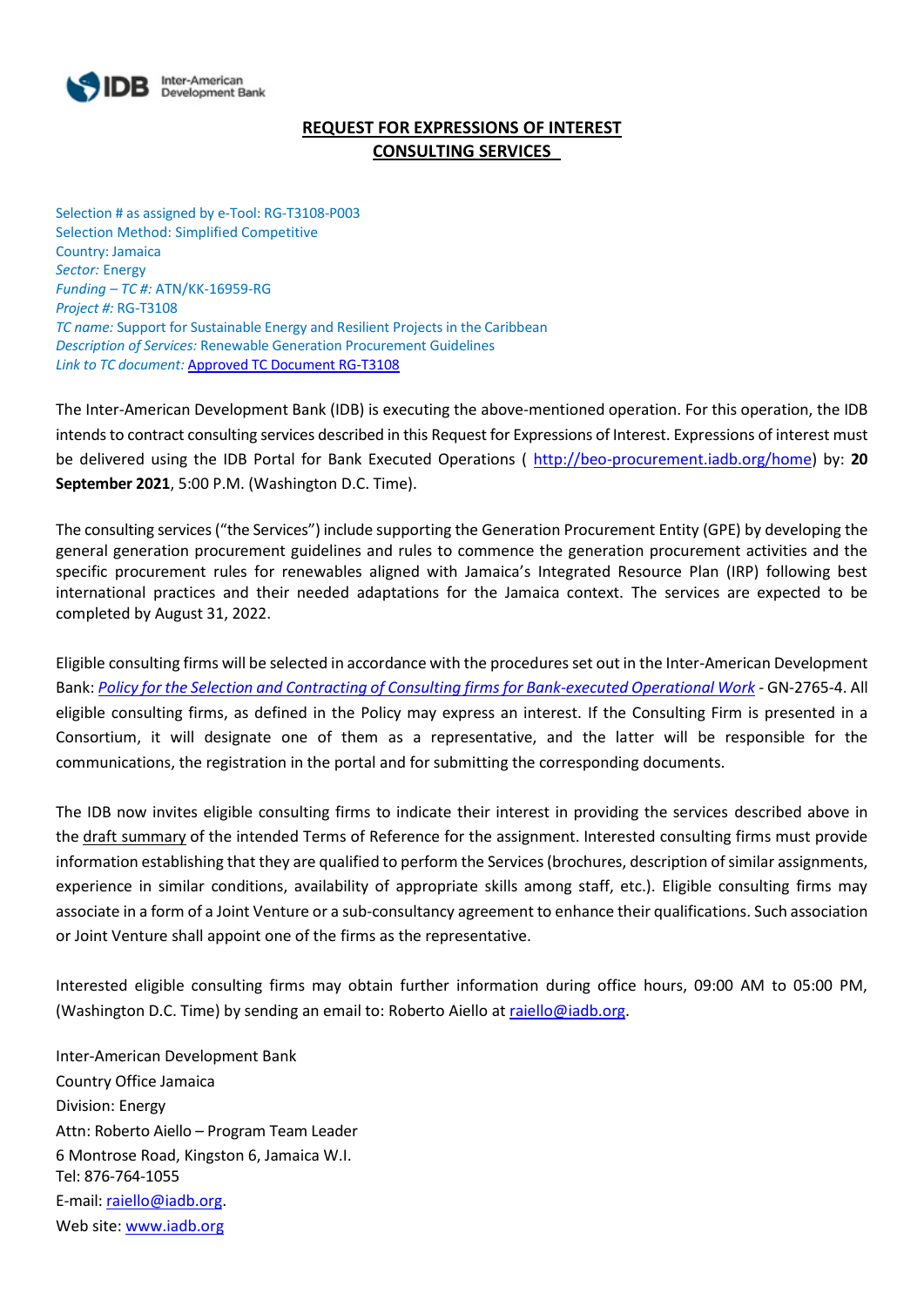

### **DRAFT TERMS OF REFERENCE**

#### **RENEWABLE GENERATION PROCUREMENT GUIDELINES**

#### **1. Background and Justification**

- 1.1. In 2009, the Government of Jamaica (GOJ) identified energy conservation and efficiency, energy diversification and increased renewable energy penetration as key objectives in its National Energy Policy (NEP) 2009-2030. Similarly, the GOJ established a target of 20% renewables on the national grid by 2030. Following the completion of the Integrated Resource Plan (IRP) 10 years later, the GOJ increased its target for renewable energy penetration to 50% by 2037.
- 1.2. The OUR had the mandate to administer generation procurement for system expansion from 2004-2015. In carrying out their responsibility, the OUR issued several requests for proposals for the supply of generating plants on a "Build, Own and Operate (BOO) Basis". The last issued Requests for Proposals to renewable energy investors was in July 2015, for 37 MW.
- 1.3. The Generation Procurement Entity (GPE) was established through the Electricity Act, 2015<sup>1</sup>, with responsibility for procuring new generation and managing the replacement of generation to meet the national generation demand prescribed by the IRP. The Electricity Act, 2015, also mandates the GPE with the responsibility to manage and administer the process for procurement via competitive bidding of generation capacity by potential Independent Power Producers (IPPs). In carrying out this mandate, the GPE must also establish protocols and rules governing critical aspects of procurement to ensure appropriate transparency and continuity to attract the level of investment needed.
- 1.4. The IDB assisted the Government of Jamaica with developing the Integrated Resource Plan through the Ministry of Science, Energy, and Technology (MSET) in collaboration with the Jamaica Public Service (JPS), the Office of Utilities Regulation (OUR), IPPs and other key stakeholders. JPS is the sole vertically integrated electric entity licensed to transmit, distribute and supply electricity in Jamaica. It has installed capacity of approximately 640MW complemented with firm capacity of 262MW purchased from IPPs through Power Purchase Agreements (PPAs) including approximately 121MW from renewable energy sources.
- 1.5. In executing its mandate, the GPE has to develop the competitive procurement bidding process and protocols to commence the activities in an open and transparent manner. Therefore, to facilitate the appropriate tasks and decisions by the GPE, the Entity requires international expertise to strengthen its technical capacity to understand best practices and drafting the procurement rules and protocols to attract investments. These established procurement protocols will facilitate the procurement of at least 268MW.
- 1.6. The GOJ has requested the IDB support to strengthen the GPE's technical capacity and project management skills, as well as assist the GPE and its legal counsel with the drafting of generation procurement rules, undertaking renewable energy procurement, and engineering support services aligned with the IRP.

## **2. Objectives**

2.1. The general objective is to support the Generation Procurement Entity by developing the general generation procurement guidelines and rules to commence the generation procurement activities and the specific procurement rules for renewables aligned with Jamaica's Integrated Resource Plan (IRP) following best international practices and their needed adaptations for the Jamaica context.

**[Electricity Act, 2015](about:blank)**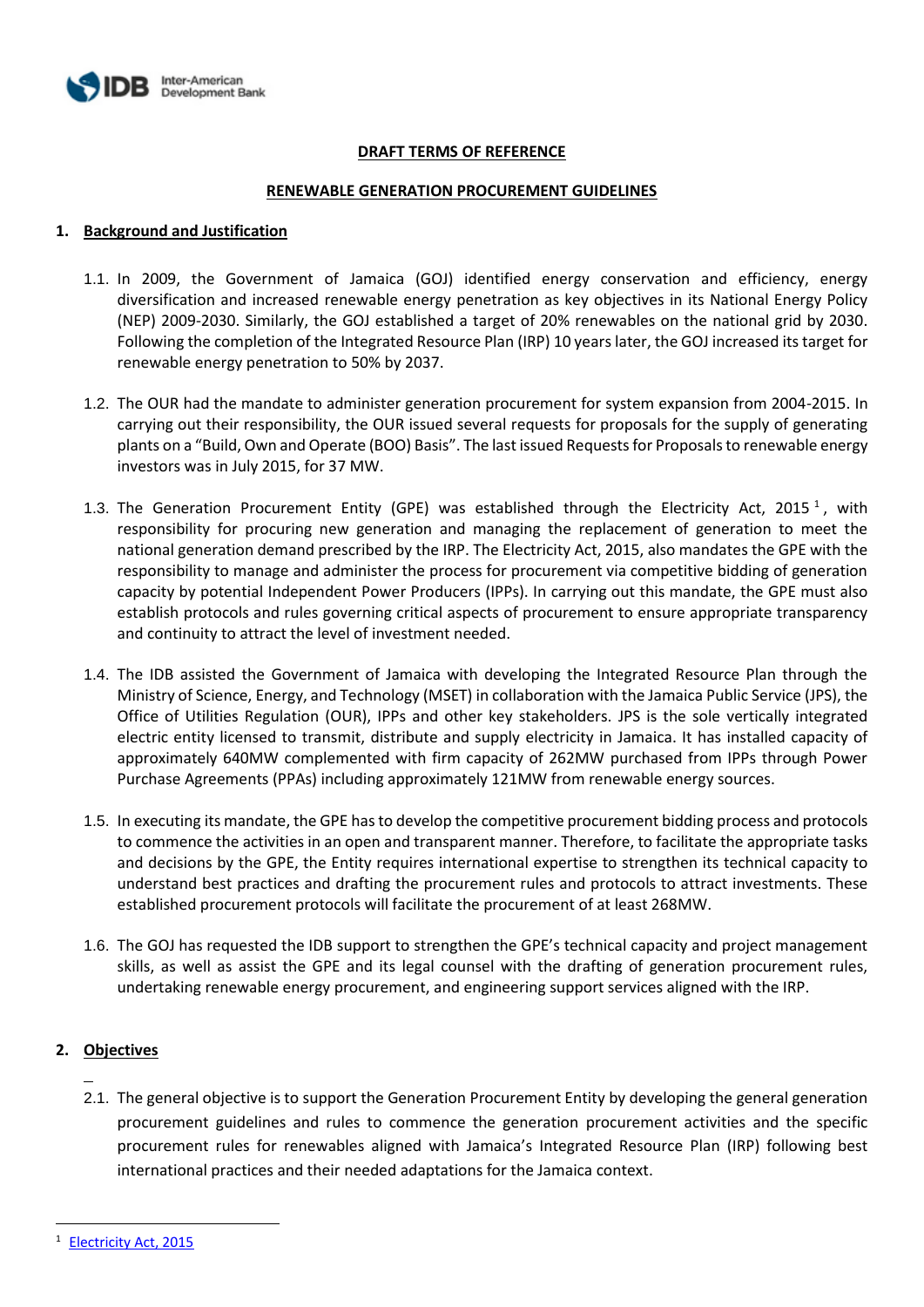

- 2.2. **Specific Objective 1**: Conduct a preliminary review of the existing procurement procedures in Jamaica and legislation relevant to the GPE's mandate to identify gaps and make recommendations that follows international best practices and comply with Jamaica's general procurement rules.
- 2.3. **Specific Objective 2**: Develop the Generation Procurement Procedures and Protocols for the Generation Procurement Entity to establish a transparent and competitive procurement process. Rules of general application that apply to procuring of generation and the specific rules for when a tender will focus on renewable procurement. This is, specific procurement rules, following the general guidelines that will apply for tenders that procure only renewable generation.

Generation Procurement Procedures and Protocols should include objectives of the procurement, participants, products to be procured, general qualification requirements, process to evaluate bidders, guarantee requirements, process to present proposals, evaluation criteria and contracts to be awarded,

2.4. **Specific Objective 3:** Support GPE in developing all the elements of the contracts to be awarded for renewable energy procurement.

## **3. Scope of Services**

3.1. The scope of services is as follows: i) conduct a preliminary review of existing procurement procedures and legislation to identify gaps and make recommendations; (ii) assist the GPE and its legal counsel with the drafting and development of generation procurement procedures and protocols for the GPE and the specific rules for renewable energy procurement ; (iii) assist GPE and its legal counsel on drafting of the elements of contracts and assist with the bidding process and drafting of RFPs; and (iv) assist the GPE to develop its knowledge and capacity on the best practices for renewable energy procurement.

## **4. Key Activities**

- 4.1. The key activities to support the outputs are:
	- (a) Review the existing generation procurement procedures previously carried out by the Office of Utilities Regulation and other national legislation and regarding the electricity sector, and the roles of the Generation Procurement Entity
	- (b) Identify relevant legislation and gaps pertinent to the procurement process and make suitable recommendations as to the best procurement rules to be used for generation procurement based on international experience and Jamaica's general procurement procedures to establish international standards of open, transparent, competitive generation procurement for the Generation Procurement Entity.
	- (c) Assist the GPE and its Legal Counsel to prepare and deliver for approval the Generation Procurement Rules and Protocols that includes:
		- a. Drafting suggestions on model terms of the procurement rules for generation procurement for:
			- i. Rules for vertically integrated electric entities when involved (uninvolved) in the competitive bidding process
			- ii. Rules for RE Power Plant Expansion Proposals.
			- iii. Rules for JPS Right of First Refusal (ROFR) clause
			- iv. Rules for JPS replacing baseload units (firm capacity) using RE sources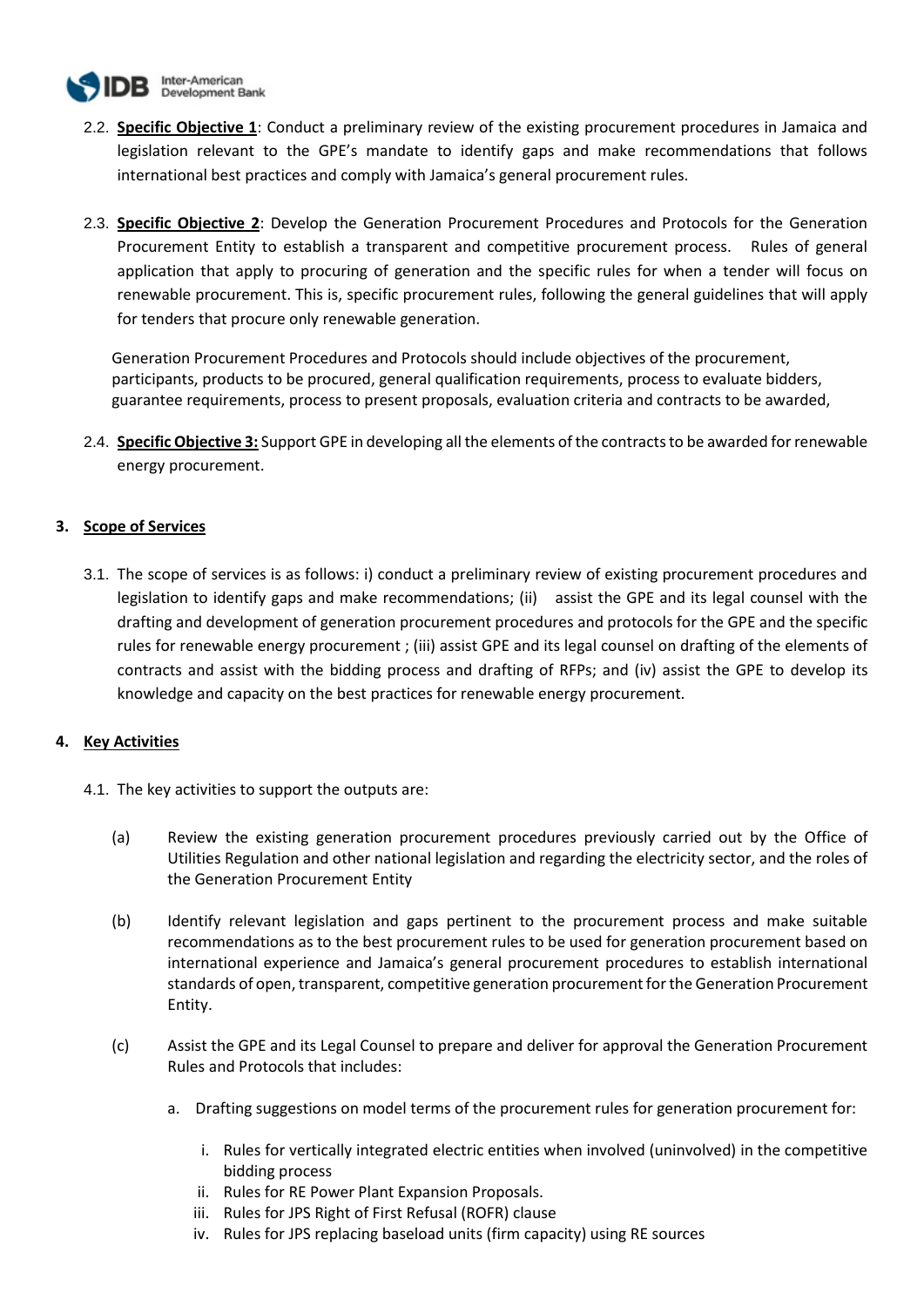

- v. Rules for Cogeneration Power Plant Proposals
- vi. Rules for observers and Consultants in the GPE's procurement process
- b. Defining the type of bidding process and proposing the best technological platform for the procurement process, particularly as it relates to the GPE's e-procurement website;
- c. Proposing a transparent process and algorithm/formulae to define the winners;
- d. Defining the requirements (technical, financial, guarantees and others) for players to bid;
- e. Designing an evaluation mechanism of the bid model and recommend other options;
- f. Support GPE on drafting standard PPA contracts to be signed with successful bidders
- g. Support the drafting of the request for proposals documents
- h. Supporting the identification of the best practice template and set of documents suitable for the general procurement rules and guidelines should be of general application for each specific technology specific tender.
- Develop together with the GPE and its legal counsel detailed RFPs for applying the general guidelines when the tender is related to renewable energy, this includes all needed documentation in the RFP, evaluation criteria, annexes on how to present information, draft contracts, guarantee requirement among other.
- (d) Conduct research on local and international entities procurement best practices based on energy technologies specifications and recommend the best practices to considered;
- (e) Assist under GPE orders with consultations with other government stakeholders (MSET, OUR) and private sector (financiers, developers, and potential investors) open consultations.
- (f) Assist GPE in the determination of the maximum prices for the bidding process for renewable energy procurement.
- (g) Support the GPE on broad consultations with the private sector, banking community and on the procurement rules
- (h) Support the drafting of contracts and assist with the bidding process and draft the Requests for Proposals in coordination with GPE and its legal counsel
- (i) In general, provide expert advice to the GPE to establish an end to end transparent and competitive procurement process

#### **5. Expected Outcome and Deliverables**

- 5.1. **Deliverable 1:** Prepare a Workplan in accordance with the scope of work;
- 5.2. **Deliverable 2:** Inception Report based on a comprehensive review of existing procurement procedures from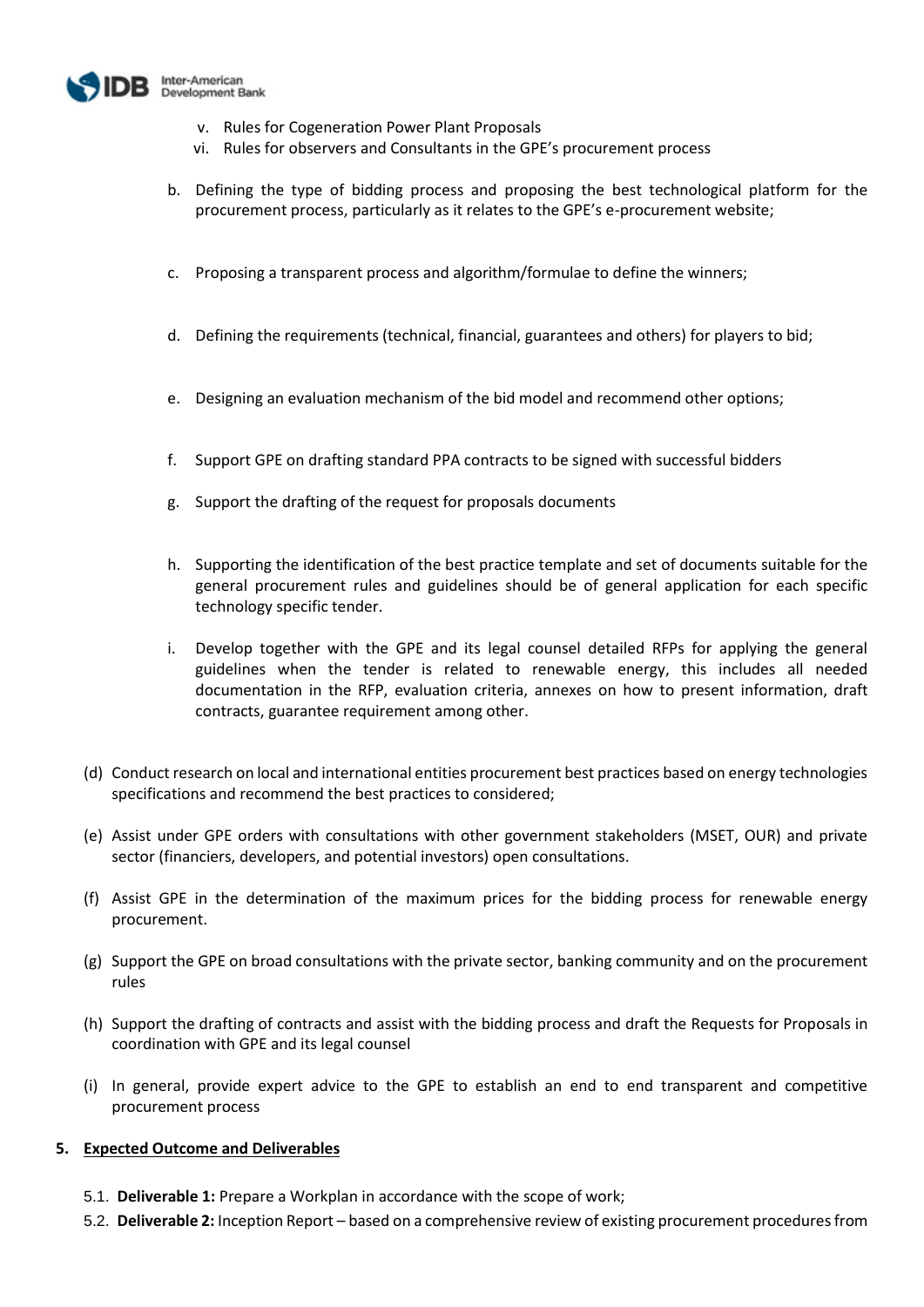

OUR and other GOJ procurement policies, identify gaps, and make suitable recommendations; this deliverable will include the organization of a workshop on best practices for renewable energy procurement to develop capacity of GPE member

- 5.3. **Deliverable 3:** Final draft Generation Procurement Procedures and Protocols, rules, award mechanisms that incorporate the recommendations and aligned with international best practices;
- 5.4. **Deliverable 4:** Draft best practice contract template and requests for proposals documents in details for specific tenders for renewable energy
- 5.5. **Deliverable 5** Final draft contracts and requests for proposals documents that incorporate feedback from MSET, GPE and the IDB
- 5.6. **Deliverable 6:** Provide a Technical Report on the analysis of the end-to-end RFPs process and make recommendations to improve the efficiency of the procurement process.

## **6. Project Schedule and Milestones**

6.1. The duration of the Consultancy will be 8 months:

| <b>Deliverables</b>                                                                            | <b>Estimated Duration to complete</b> |  |
|------------------------------------------------------------------------------------------------|---------------------------------------|--|
| Workplan<br>a)                                                                                 | Within 20 days of contract signing    |  |
| <b>Inception Report</b><br>b)                                                                  | Within 1 month of contract signing    |  |
| Final draft Generation Procurement Procedures<br>C)<br>and Protocols, rules, award mechanisms. | Within 2 months of contract signing   |  |
| contracts<br>Draft<br>requests<br>d)<br>and<br>for<br>proposal<br>documents                    | Within 4 months of contract signing   |  |
| Final draft contracts and requests for proposal<br>e)<br>documents                             | Within 6 months of contract signing   |  |
| <b>Technical Report</b>                                                                        | Within 8 months of contract signing   |  |

## **7. Reporting Requirements**

7.1. All reports must be completed in English. Reports should contain a contents page and an executive summary.

## **8. Acceptance Criteria**

8.1. Deliverables will be accepted based on agreements on scope of services herein and approach reached with consultants at inception. Additionally, deliverables will be reviewed and approved by Dr. Malaika Masson, Senior Regional Energy Specialist. As per the scope of the Consultancy, and as appropriate, Dr. Masson will also consult with key sector stakeholders regarding their level of satisfaction in relation to deliverables targeting them and for which they have provided input.

## **9. Other Requirements**

9.1. It is expected that the work will be carried out by at least three experts: one economist, one renewable energy auction expert, and one generation expert all with broad experience on generation procurement, contracts drafting, as well as experience on procurement of renewable generation best practices and renewable energy auctions and have master's degree in engineering, economics, or in similar field of expertise, or equivalent qualification. At least ten (10) years' international experience related to and specifically on preparing generation tender documents and deep understanding of competitive generation procurement best practices globally and